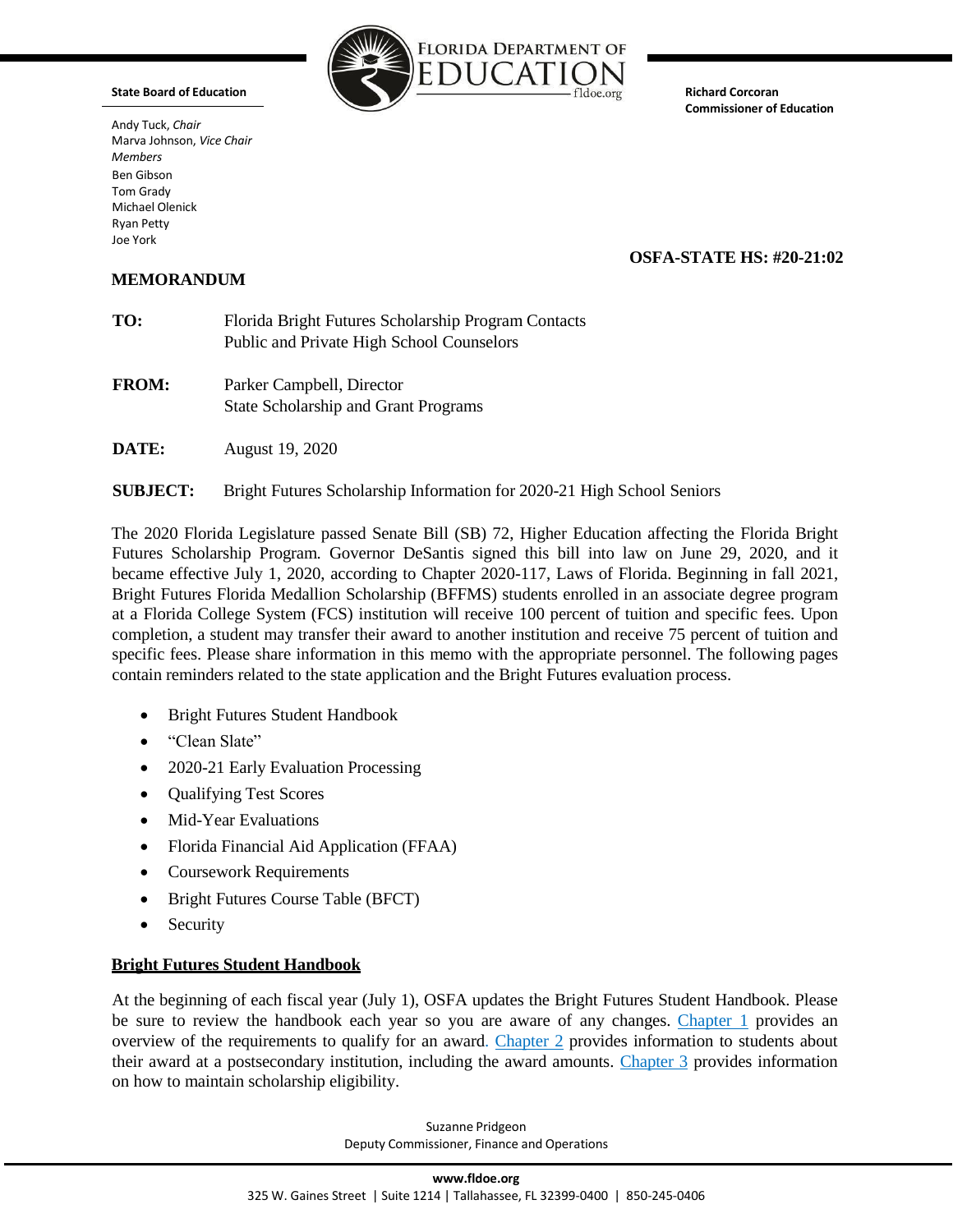Florida Bright Futures Scholarship Program Contacts - Public and Private High School Counselors August 19, 2020 Page 2

# **"Clean Slate"**

During the 2017-18 evaluation year, OSFA piloted a "Clean Slate" initiative with a few districts. The trials have been successful and is now part of our annual process.

The "Clean Slate" consists of the following:

- Prior to receiving 2020-21 transcripts, OSFA would delete all senior transcripts from our database.
- The district/school will submit new transcripts for all enrolled seniors after **September 1, 2020**.

Benefits of the "Clean Slate" approach include:

- Your list of seniors will only include students you report as enrolled for the current year;
- Transcripts submitted for seniors will have current demographic information; and
- First transcript submissions for seniors will not have a Bright Futures matching issue (e.g. B01, B02 and B09) as there will not be any prior year records to match against.

### **Early Evaluation Processing**

Submit Early Evaluation transcripts within 30 days of the end of the first semester. For each senior, include 7th semester grades, courses in progress for 8th semester and service hours earned during high school through January 31, 2021. Our office will obtain official ACT<sup>®</sup> and SAT<sup>®</sup> test scores for tests taken through January 31, 2021. Please review each transcript for accuracy. OSFA will communicate with our Bright Futures district and school contacts when award notifications begin to post to students' online accounts in spring 2021.

### **NOTE: The FASTER address value for Early Evaluation 2021 senior transcripts is 2171.**

#### **Qualifying Test Scores**

Students will be evaluated based on official test scores received from the Florida Department of Education (FDOE) Test Repository. Please remind students to include a Florida public university and their current address on each ACT® and SAT® registration to assist in the repository confirmation. Test scores for the 2021 graduates include:

- Florida Academic Scholars (FAS) minimum ACT<sup>®</sup> composite score of 29 or minimum SAT<sup>®</sup> combined score of 1330,
- Florida Medallion Scholars (FMS) minimum ACT<sup>®</sup> composite score of 25 or minimum SAT<sup>®</sup> combined score of 1210.

#### **Mid-Year Evaluations**

Mid-Year graduates are those students who:

- Graduate mid-way through the 2020-21 year (September 1, 2020 through January 31, 2021);
- File the *Florida Financial Aid Application* no later than December 31, 2020; and
- Plan to enroll and receive funding at a postsecondary institution in spring 2021.

Submit transcripts for Mid-Year graduates in the fall so Early Evaluations may be processed.

#### **NOTE: The FASTER address value for 2021 Mid-Year graduate transcripts is 2171.**